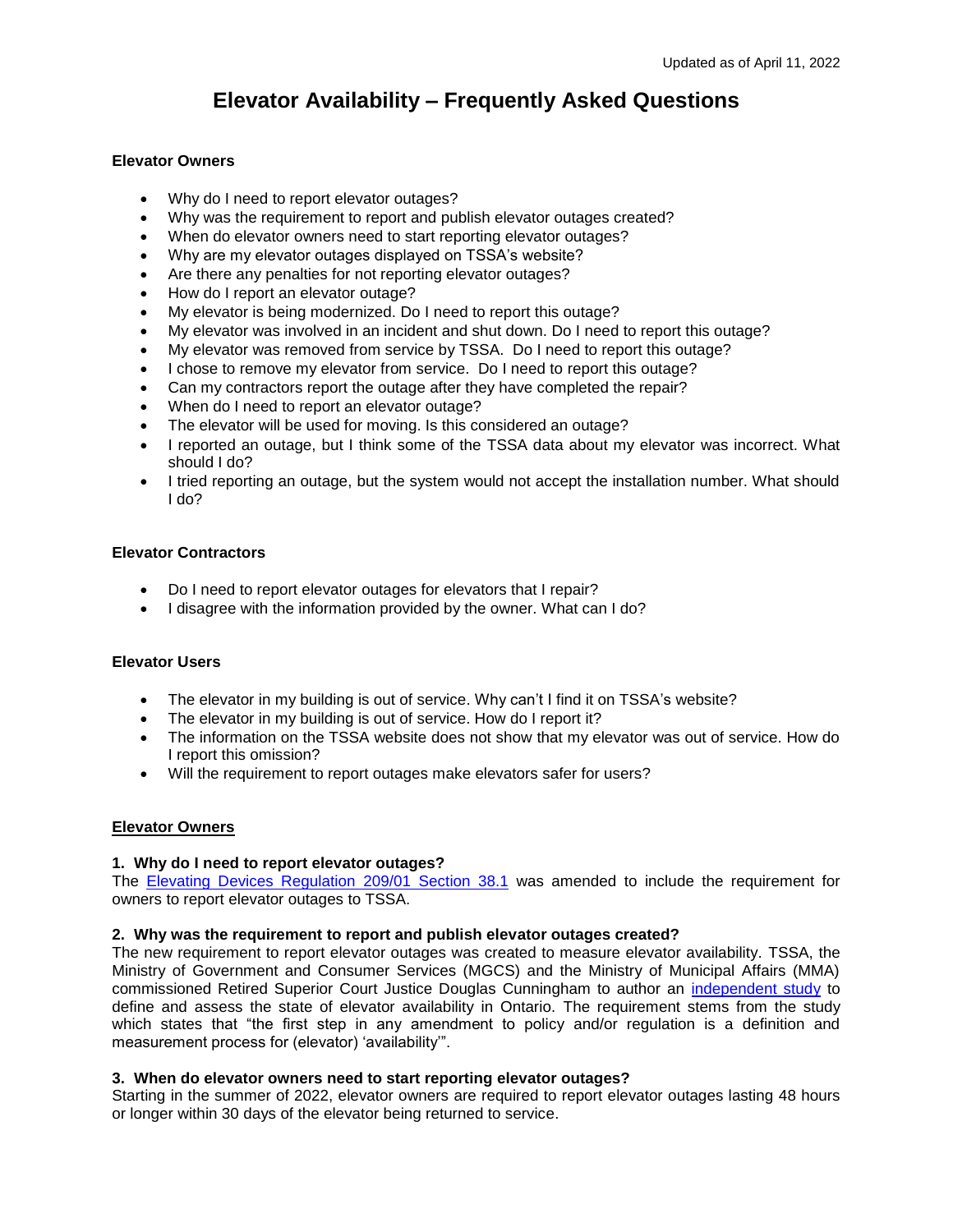#### **4. Why are my elevator outages displayed on TSSA's website?**

The [Elevating Devices Regulation 209/01 Section 38.1](https://www.ontario.ca/laws/regulation/010209#BK44) was amended to include a requirement for TSSA to publish specific items from the reported data on its website.

#### **5. Are there any penalties for not reporting elevator outages?**

The requirement to report outages is a regulatory requirement. Failing to report an elevator outage would constitute a violation of the regulation. TSSA may issue orders requiring the elevator owner or licensee to report the outage. If inspection orders are needed due to non-compliance with reporting requirements, TSSA will bill the elevator owner or licensees for the inspection.

#### **6. How do I report an elevator outage?**

Visit TSSA's residential elevator availability portal to report an elevator outage (the link will be made available in advance of July 2022). You will need to create a user ID and password using the information found on a recent invoice from TSSA.

## **7. My elevator is being modernized. Do I need to report this outage?**

All elevator outages lasting 48 hours or longer must be reported to TSSA within 30 days following the elevator's return to service. This applies to projects to upgrade, replace or modernize an elevator.

## **8. My elevator was involved in an incident and shut down. Do I need to report this outage?**

If the resultant shutdown lasted 48 hours or longer, it must be reported. The incident will also need to be reported to TSSA separately as the data collected for outages and incidents are different. To report an incident involving an elevating device, please refer to the [ED Incident Reporting Guidelines](https://www.tssa.org/en/elevating-devices/resources/Documents/ED-Guideline-for-Incident-Reporting.pdf) or [Incidents](https://www.tssa.org/en/operating-engineers/resources/Documents/IPP-ED0037-Flood-Damage-363-rev20180205.pdf)  [Involving Floods.](https://www.tssa.org/en/operating-engineers/resources/Documents/IPP-ED0037-Flood-Damage-363-rev20180205.pdf)

## **9. My elevator was removed from service by TSSA. Do I need to report this outage?**

Yes, if the elevator shutdown lasted 48 hours or longer.

## **10. I chose to remove my elevator from service. Do I need to report this outage?**

Yes, if the elevator shutdown lasted 48 hours or longer**.** 

#### **11. Can my contractors report the outage after they have completed the repair?**

No, contractors cannot report elevator outages. Only the owner or licensee can report an elevator outage.

#### **12. Can I control who reports an outage on my property?**

Yes, outages can only be reported by a person who has a user ID and password to access the TSSA Residential Elevator Availability web portal. Details on how owners can create a user ID and password will be made available in due time.

#### **13. Can I designate someone other than myself who is associated with my property to be eligible to submit outage reports?**

Yes, the owner can control who is granted a user ID and password to access the TSSA Residential Elevator Availability web portal.

#### **14. When do I need to report an elevator outage?**

The reporting of the outage must take place within 30 days following the elevator's return to service if the outage was 48 hours or longer.

#### **15. The elevator will be used for moving. Is this considered an outage?**

An elevator that is used for moving or is on service for other reasons is not considered an elevator outage, provided it is serving its intended function.

#### **16. I reported an outage, but I think some of the TSSA data about my elevator was incorrect. What should I do?**

When you report an elevator outage, TSSA provides some of its data to assist with the reporting requirement. A link is provided to allow you to change some of this data. If you did not use the link, you can search for your outage report and make the required changes. If you are unable to change the data, please email us at [customerservices@tssa.org.](mailto:customerservices@tssa.org)